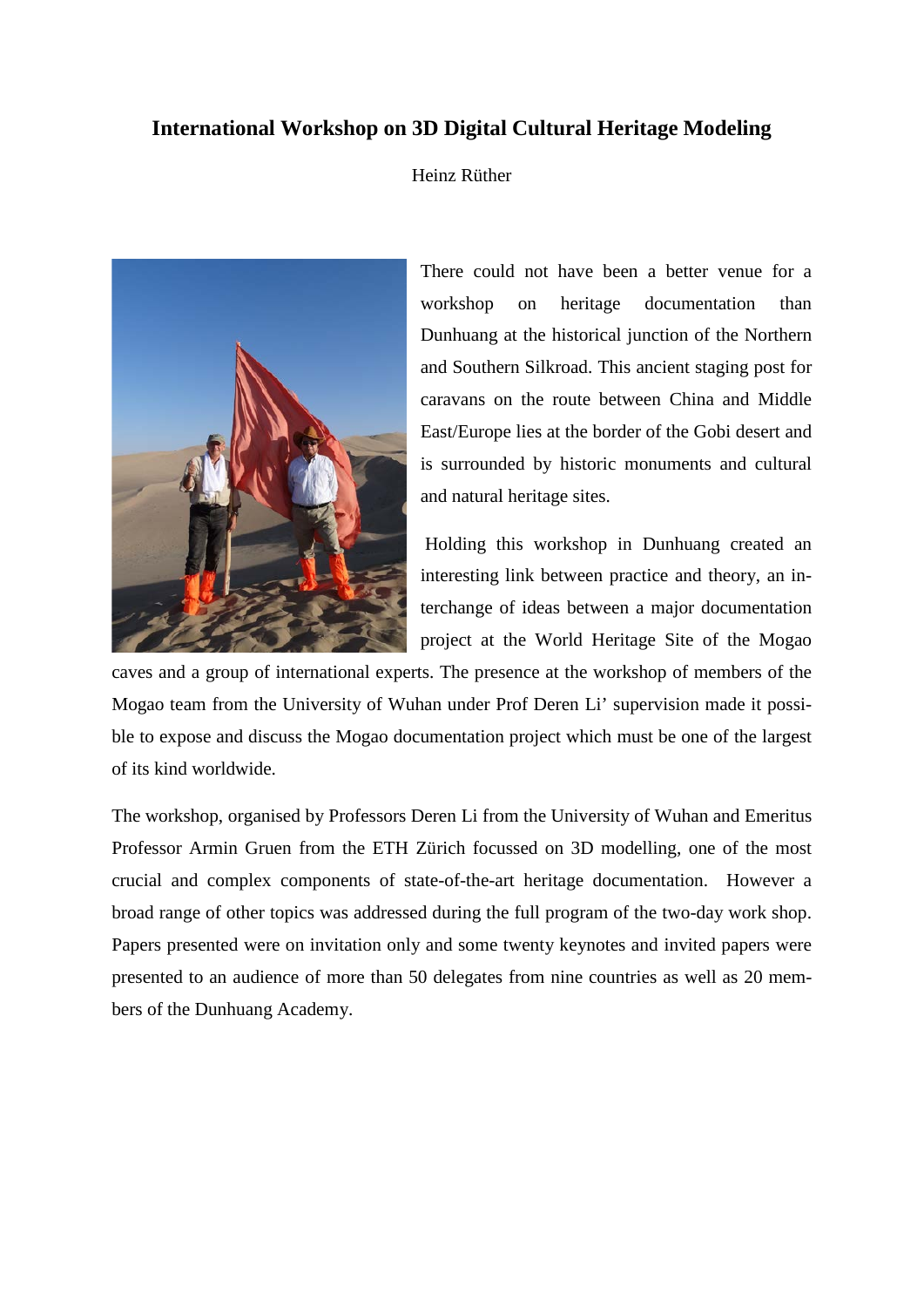

The presented papers covered a wide spectrum of heritage related topics ranging from space born techniques to terrestrial laser scanning, from state-of-the-art acquisition and processing technologies to the presentation and management of spatial data through the internet. The mix of heritage practitioners and data acquisition experts, the presence of data providers and data users, made it possible for the technical experts to inform the conservators and archaeologist about potential and limitations of modern technologies while the heritage practitioners had the opportunity to convey their needs and expectations with respect to spatial documentation of heritage sites.

An interesting aspect of heritage documentation was presented and discussed at the workshop, which specifically arose from the close link between the workshop and the documentation of the Mogao Grottos with their exquisite Buddhist murals and rock paintings. Documentation of a site of this nature requires the highest quality of photorealistic texturing and special emphasis must be placed on the acquisition of photographic imagery, which in cases like this would appear to be equally if not more important than highest precision 3D modelling. The need to create seamless, colour-perfect images of large complex painted surfaces under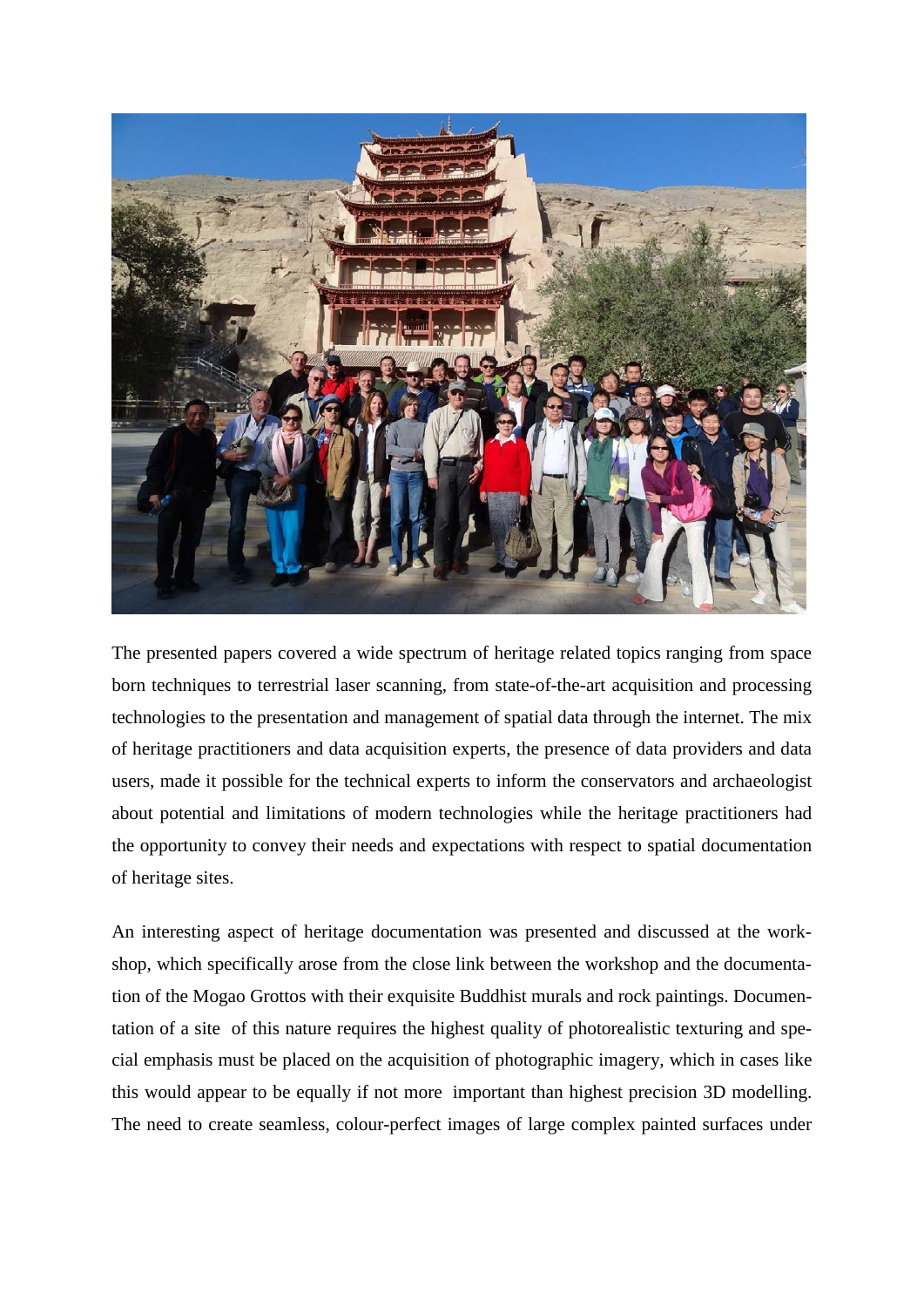difficult light conditions was addressed in a number of presentations by the Mogao documentation team and excellent results were reported.

The workshop showed the commitment to the documentation of China's heritage with a number of reported examples amongst which stood out the gigantic achievement of the survey of more than 8000 km of the Ming sections of the Great Wall.

Besides the presentations and discussions of Chinese documentation projects a number of field projects and web-based technologies in Europe, South America, South East Asia and Africa were reported.

The workshop continued with two days of technical tours to heritage sites close to Dunhuang. The delegates had the unique opportunity to visit remains of ancient gates or "passes" build to control and protect the trade along the Silkroad, as well as sections of the Great Wall constructed from mud and straw and thus very different from the heavy stone structures which appear in travel brochures. However, the high point of the technical tours was a visit to the Mogao Grottos where delegates had the opportunity to visit some of the finest examples of Buddhist art, a truly unique and unforgettable experience.

The well organised workshop, enhanced by outstanding Chinese hospitality, succeeded in creating lively discussions among experts while exposing international delegates to a fascinating part of China's heritage.

For more details concerning the program see

http://www.casm.ac.cn/dbfile/2011/07/13/2812/20110713\_4e1d4699e5843.pdf

The presentations are available through Lily Shi (lilyshi@lmars.whu.edu.cn)

Workshop Sponsors:

State Key Laboratory of Information Engineering in Surveying, Mapping and Remote Sensing (LIESMARS), Wuhan University, China School of Remote Sensing and Information Engineering, Wuhan University, China Chinese Academy of Surveying and Mapping (CASM), China Center for Earth Observation and Digital Earth (CEODE), Chinese Academy of Sciences, China National Geomatics Center of China (NGCC), China Beijing University of Civil Engineering and Architecture (BUCEA), China